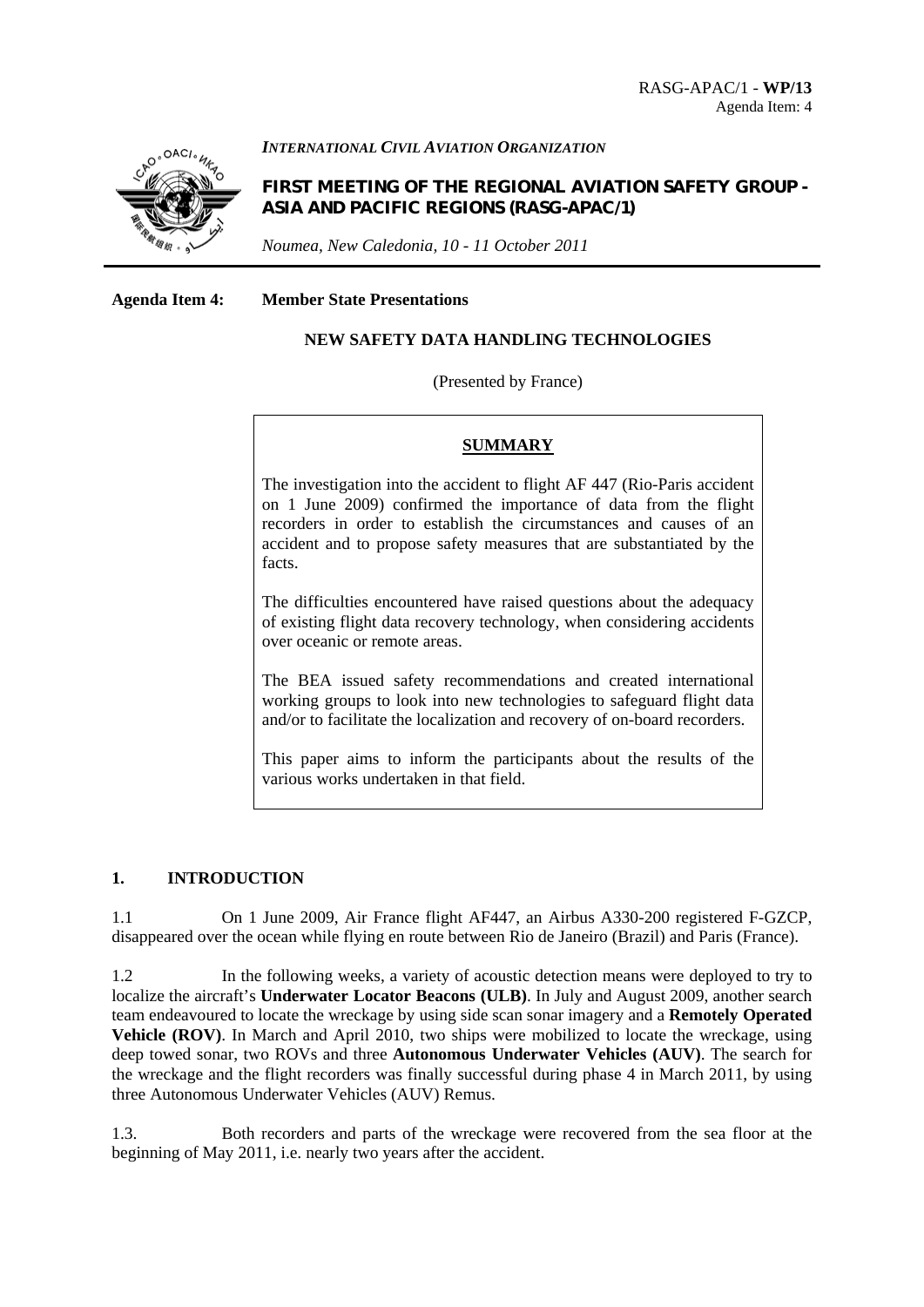### **2. TRANSMISSION OF FLIGHT DATA**

2.1 Prompted by the difficulties experienced in the current case, as well as by other difficult sea recovery operations<sup>1</sup>, in October 2009 the BEA created a **Flight Data Recovery** international working group. Its aim was to look into new technology to safeguard flight data and/or to facilitate the localization and recovery of on-board recorders.

2.2 This working group met twice in 2009, and areas such as flight data transmission via satellite as well as new flight recorder or ULB technology were evaluated.

2.3 The results<sup>2</sup> of the working group were presented on 19 November 2009 to the ICAO Air Navigation Commission, and were used by the BEA in its second interim report (17 December 2009) to recommend that EASA and ICAO:

- a) extend as rapidly as possible to 90 days the regulatory transmission time for ULBs installed on flight recorders on airplanes performing public transport flights over maritime areas;
- b) make it mandatory, as rapidly as possible, for airplanes performing public transport flights over maritime areas to be equipped with an additional ULB capable of transmitting on a frequency (for example between 8.5 kHz and 9.5 kHz) and for a duration adapted to the pre-localization of wreckage;
- c) study the possibility of making it mandatory for airplanes performing public transport flights to regularly transmit basic flight parameters (for example position, altitude, speed, heading).

In addition, the BEA recommended that ICAO:

d) ask the FLIRECP 3 group to establish proposals on the conditions for implementing deployable recorders of the Eurocae ED-112 type for airplanes performing public transport flights.

2.4 In March 2010 the BEA created the **Triggered Transmission of Flight Data**  Working Group<sup>4</sup>. The latter completed its work in March 2011 and concluded that it is technically feasible to significantly reduce the search area for wreckage by:

- Triggering transmission of appropriate data via SatCom prior to impact, and/or
- Automatically activating next generation ELTs prior to impact, and/or
- Increasing the frequency of position reports.

1

<sup>&</sup>lt;sup>1</sup>On 30 June 2009 (same month as the Rio-Paris crash), an Airbus A310 registered 7O-ADJ, operated by Yemenia as a scheduled international flight (Flight 626) from Sana'a, Yemen, to Moroni, (Comoros) crashed into the Indian Ocean while on approach to Prince Said Ibrahim International Airport (Comoros) killing all but one of the 153 passengers and crew on board. The survivor was recovered the day after the accident and she reported hearing other survivors right after the impact. It took another eight days to recover the memory modules at a depth of approximately 1,200 m.

There have been other examples of extremely costly and long lasting searches for recorders and wreckage, such as the crash of a Boeing 747 operated by South African Airways (Flight 295) on 28 November 1987 in Indian Ocean near Mauritius.<br><sup>2</sup> These results are summarized in a document available on the BEA's website:

*http://www.bea.aero/en/enquetes/flight.af.447/flight.data.recovery.working.group.final.report.pdf* 

<sup>&</sup>lt;sup>4</sup> These results are summarized in a document available on the BEA's website:

*http://www.bea.aero/en/enquetes/flight.af.447/triggered.transmission.of.flight.data.pdf*